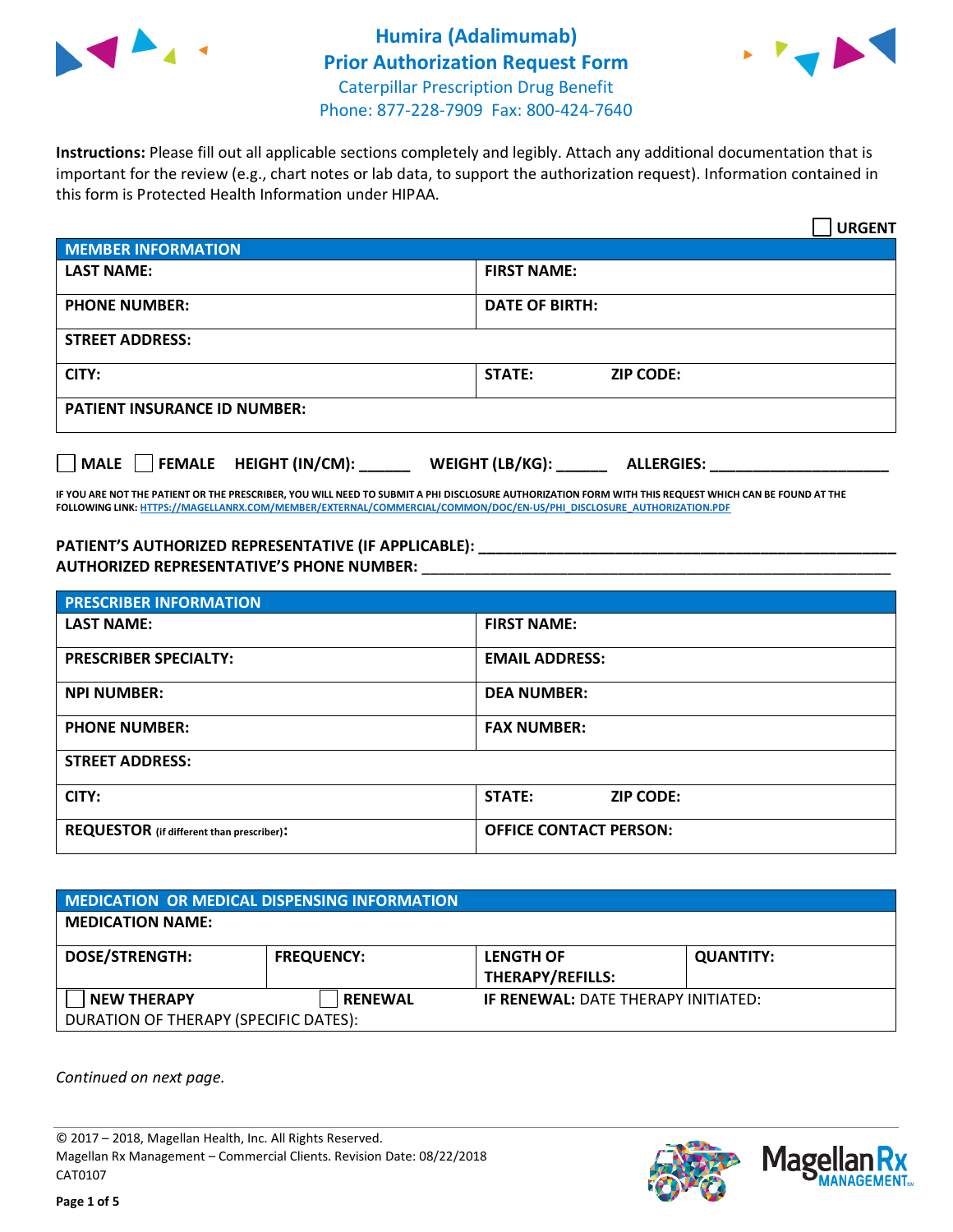



| <b>MEMBER'S LAST NAME:</b>                                                                                                                                                                                                                                                                         | <b>MEMBER'S FIRST NAME:</b>                                                                                                                                                                                                           |                                                       |  |  |
|----------------------------------------------------------------------------------------------------------------------------------------------------------------------------------------------------------------------------------------------------------------------------------------------------|---------------------------------------------------------------------------------------------------------------------------------------------------------------------------------------------------------------------------------------|-------------------------------------------------------|--|--|
|                                                                                                                                                                                                                                                                                                    | 1. HAS THE PATIENT TRIED ANY OTHER MEDICATIONS FOR THIS CONDITION?                                                                                                                                                                    | <b>NO</b><br>YES (if yes, complete below)             |  |  |
| <b>MEDICATION/THERAPY (SPECIFY</b><br>DRUG NAME AND DOSAGE):                                                                                                                                                                                                                                       | <b>DURATION OF THERAPY (SPECIFY</b><br>DATES):                                                                                                                                                                                        | <b>RESPONSE/REASON FOR</b><br><b>FAILURE/ALLERGY:</b> |  |  |
| <b>2. LIST DIAGNOSES:</b>                                                                                                                                                                                                                                                                          |                                                                                                                                                                                                                                       | <b>ICD-10:</b>                                        |  |  |
| □ Ankylosing spondylitis<br>$\Box$ Crohn's disease<br>□ Hidradenitis suppurativa<br>□ Juvenile idiopathic arthritis (JIA)<br>□ Non-infectious uveitis<br>$\square$ Plaque psoriasis<br>$\Box$ Psoriatic arthritis<br>p Pyoderma gangrenosum<br>$\Box$ Rheumatoid arthritis<br>□ Ulcerative colitis |                                                                                                                                                                                                                                       |                                                       |  |  |
| $\Box$ Other diagnosis:                                                                                                                                                                                                                                                                            | ICD-10 Code(s):                                                                                                                                                                                                                       |                                                       |  |  |
| PRIOR AUTHORIZATION.                                                                                                                                                                                                                                                                               | 3. REQUIRED CLINICAL INFORMATION: PLEASE PROVIDE ALL RELEVANT CLINICAL INFORMATION TO SUPPORT A                                                                                                                                       |                                                       |  |  |
| <b>Clinical Information:</b>                                                                                                                                                                                                                                                                       |                                                                                                                                                                                                                                       |                                                       |  |  |
| (golimumab), Actemra (tocilizumab)] or Xeljanz (tofacitinib)? □ Yes □ No<br>Select if the requested medication is prescribed by the following specialist:<br>□ Dermatologist<br>□ Gastroenterologist<br>□ Ophthalmologist<br>□ Rheumatologist                                                      | Will Humira be used in combination with another biologic response modifier [such as Kineret (anakinra), Rituxan<br>(rituximab), Remicade (infliximab), Orencia (abatacept), Cimzia (certolizumab pegol), Enbrel (etanercept), Simponi |                                                       |  |  |
| For ankylosing spondylitis, also answer the following:<br>Has the patient had adequate trial and failure to at least TWO (2) non-steroidal anti-inflammatory agents (NSAIDs)?<br>$\Box$ Yes $\Box$ No                                                                                              |                                                                                                                                                                                                                                       |                                                       |  |  |
|                                                                                                                                                                                                                                                                                                    | Are non-steroidal anti-inflammatory agents (NSAIDs) contraindicated in this patient? □ Yes □ No                                                                                                                                       |                                                       |  |  |
| Has the patient had a trial of methotrexate? $\square$ Yes $\square$ No<br>For Crohn's disease, also answer the following:<br>Select if the patient has had a trial of the following:*<br>□ 5-ASA/mesalamine                                                                                       |                                                                                                                                                                                                                                       |                                                       |  |  |
| □ 6-mercaptopurine                                                                                                                                                                                                                                                                                 |                                                                                                                                                                                                                                       |                                                       |  |  |
| □ Azathioprine                                                                                                                                                                                                                                                                                     |                                                                                                                                                                                                                                       |                                                       |  |  |
| © 2017 - 2018, Magellan Health, Inc. All Rights Reserved                                                                                                                                                                                                                                           |                                                                                                                                                                                                                                       |                                                       |  |  |

.8, Magellan Health, Inc. All Rights Magellan Rx Management – Commercial Clients. Revision Date: 08/22/2018 CAT0107



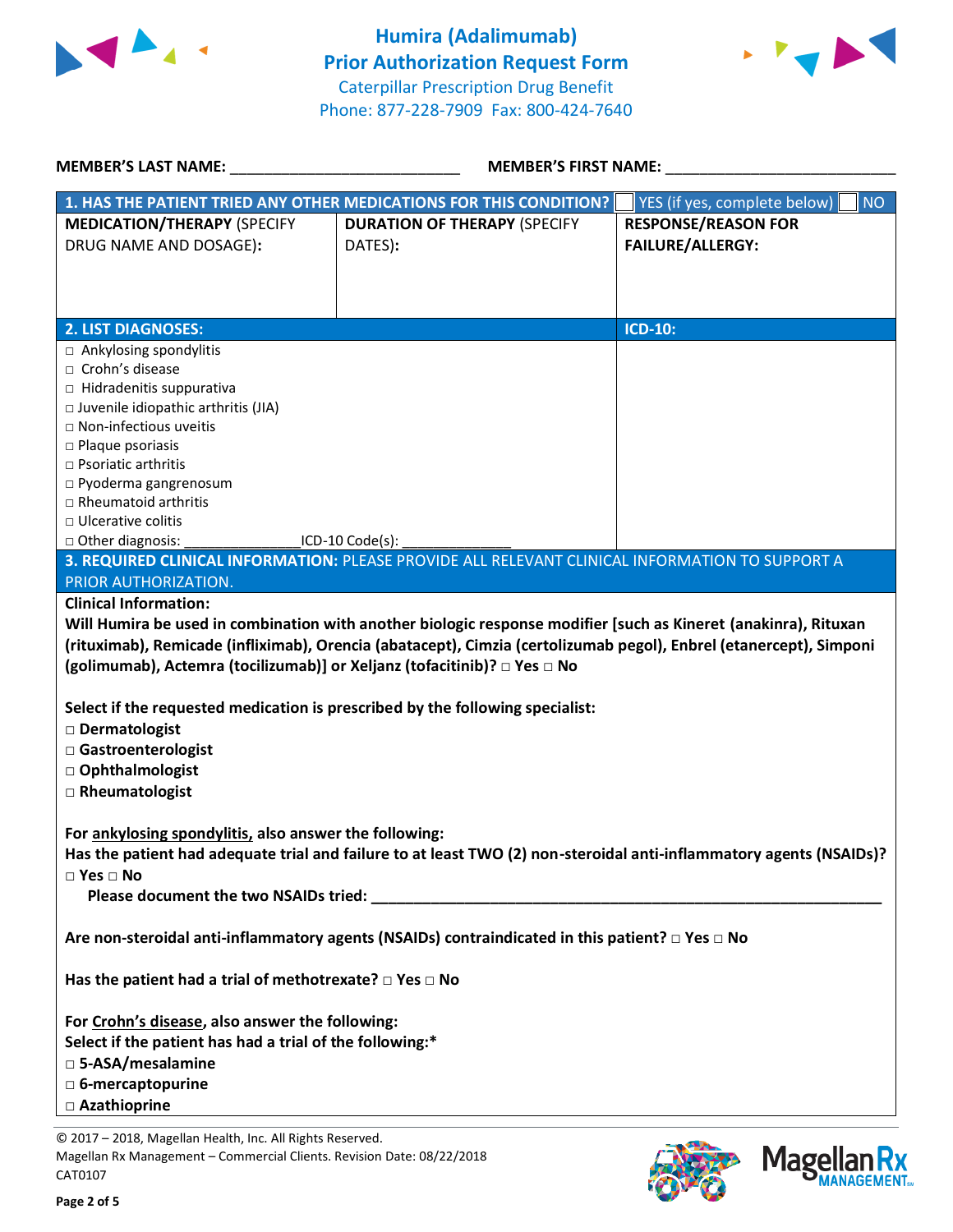



**□ Glucocorticoid therapy □ Methotrexate** *\*Please provide supporting chart notes for verification*

**Is there clinical rationale explaining why the patient cannot try glucocorticoid therapy, methotrexate, azathioprine, 6-mercaptopurine or 5-ASA/mesalamine?\* □ Yes □ No** *\*Please provide supporting documentation.*

**For hidradenitis suppurativa, also answer the following: Is the medication being used prior to surgery? □ Yes □ No**

**For juvenile idiopathic arthritis (JIA), also answer the following: Has the patient had a trial and inadequate response to therapy with oral disease modifying anti-rheumatic agents (DMARDs) [e.g., methotrexate, azathioprine (Imuran), auranofin (Ridaura), hydroxychloroquine (Plaquenil), sulfasalazine (Azulfidine), leflunomide (Arava)]? □ Yes □ No** *\*Please submit chart documentation on therapies the patient has tried.*

**Does the patient have chronic liver disease such as chronic alcohol abuse/alcoholism, chronic hepatitis, fatty liver, nonalcoholic steatohepatitis/NASH, or elevated liverenzymes? □ Yes □ No**

**Is there clinical rationale explaining why the patient cannot try a DMARD?\* □ Yes □ No** *\*Please provide supporting documentation.*

**For non-infectious uveitis, also answer the following: Does the patient have isolated anterior uveitis? □ Yes □ No**

**For plaque psoriasis, also answer the following:**

**Does the patient have plaques covering at least 3% of their body surface area (BSA) or ˂ 3% of BSA, but with involvement of palms, soles, head and neck, or genitalia which causes disruption of normal activities? □ Yes □ No**

**Select if patient has had previous treatment failure with any of the following:**

| $\sqcap$ Acitretin  | $\Box$ Methotrexate |
|---------------------|---------------------|
| $\Box$ Cyclosporine | $\Box$ Phototherapy |

*\*Please submit what therapies the patient has tried.*

**Is there clinical rationale explaining why the patient cannot try any of the following: methotrexate, cyclosporine, acitretin, or phototherapy?\* □ Yes □ No** *\*Please provide supporting documentation.*

**For psoriatic arthritis, also answer the following:**

**Has the patient had a trial and inadequate response to therapy with oral disease modifying anti-rheumatic agents (DMARDs) [e.g., methotrexate, azathioprine (Imuran), auranofin (Ridaura), hydroxychloroquine (Plaquenil), penicillamine (Cuprimine), sulfasalazine (Azulfidine), leflunomide (Arava)]?\* □ Yes □ No** *\*Please submit chart documentation on therapies the patient has tried.*

**Does the patient have chronic liver disease such as chronic hepatitis, fatty liver, nonalcoholic steatohepatitis/NASH, or elevated liverenzymes? □ Yes □ No**

© 2017 – 2018, Magellan Health, Inc. All Rights Reserved. Magellan Rx Management – Commercial Clients. Revision Date: 08/22/2018 CAT0107



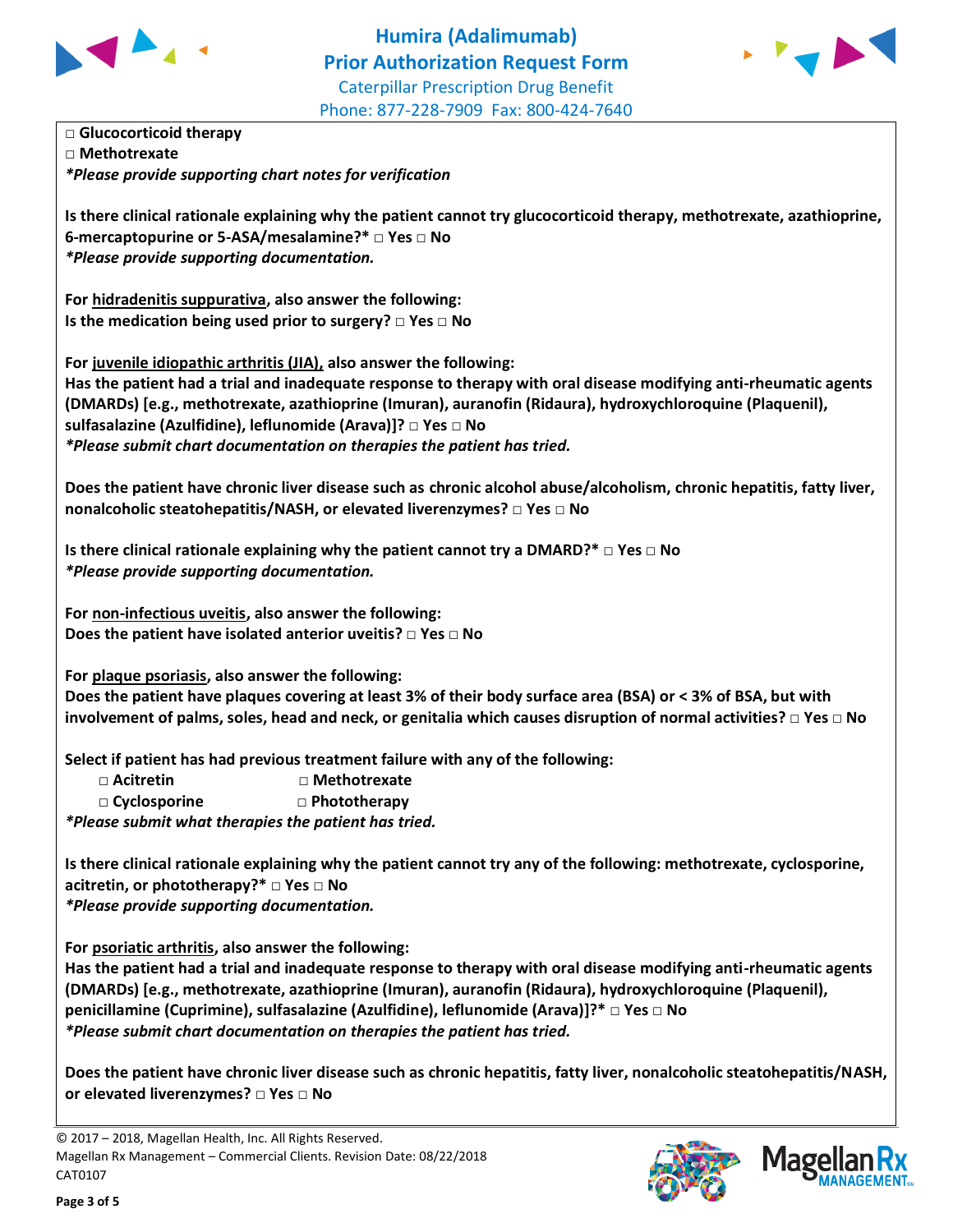

## **Humira (Adalimumab) Prior Authorization Request Form** Caterpillar Prescription Drug Benefit Phone: 877-228-7909 Fax: 800-424-7640



**Is there clinical rationale explaining why the patient cannot try a DMARD?\*□ Yes □ No** *\*Please provide supporting documentation*

**For pyoderma gangrenosum, also answer the following: Has the patient had a trial of glucocorticoid therapy? □ Yes □ No** *Please provide supporting chart notes.*

**Select if the patient has had a trial of the following systemic therapies:**

- **□ Azathioprine □ Dapsone □ Nicotine**
- **□ Chlorambucil □ Hyperbaric oxygen □ Tacrolimus**
- **□ Cyclophosphamide □ Intravenous immune globulin □ Thalidomide**
- **□ Cyclosporine □ Mycophenolate**

**Is there clinical rationale explaining why the patient cannot try corticosteroids and one additional systemic therapy (such as cyclosporine, mycophenolate, dapsone, azathioprine, etc.)?\*□ Yes □ No** *\*Please provide supporting documentation***.**

**For rheumatoid arthritis, also answer the following:**

**Has the patient had a trial with methotrexate or another oral disease modifying anti-rheumatic agent (DMARD) such as azathioprine (Imuran), auranofin (Ridaura), hydroxychloroquine (Plaquenil), sulfasalazine (Azulfidine), or leflunomide (Arava)? □ Yes □ No**

*\*Please submit chart documentation on therapies the patient has tried.*

| Does the patient have chronic liver disease such as chronic alcohol abuse/alcoholism chronic hepatitis, fatty liver, |  |
|----------------------------------------------------------------------------------------------------------------------|--|
| nonalcoholic steatohepatitis/NASH, or elevated liver enzymes? $\Box$ Yes $\Box$ No                                   |  |

**Is the patient unable to take a non-biologic DMARD due to patient is a male of fatherhood potential or a female of childbearing potential?□ Yes □ No**

**If "no" to the above question, provide the rationale explaining why the patient cannot take the prerequisite non**biologic DMARDs:

**For ulcerative colitis, also answer the following:**

**Select if the patient has tried and failed at least one of the following therapies:**

- **□ Corticosteroids**
- **□ Azathioprine**
- **□ 6-mercaptopurine**

*\*Please provide supporting chart notes.*

**Is there clinical rationale explaining why the patient cannot try corticosteroids, azathioprine, or 6-**

**mercaptopurine?\* □ Yes □ No**

*\*Please provide supporting documentation.*

**Reauthorization:**

**If this is a reauthorization request, answer the following questions:**

**Select if the requested medication is prescribed by the following specialist:**

- **□ Dermatologist**
- **□ Gastroenterologist**

© 2017 – 2018, Magellan Health, Inc. All Rights Reserved. Magellan Rx Management – Commercial Clients. Revision Date: 08/22/2018 CAT0107